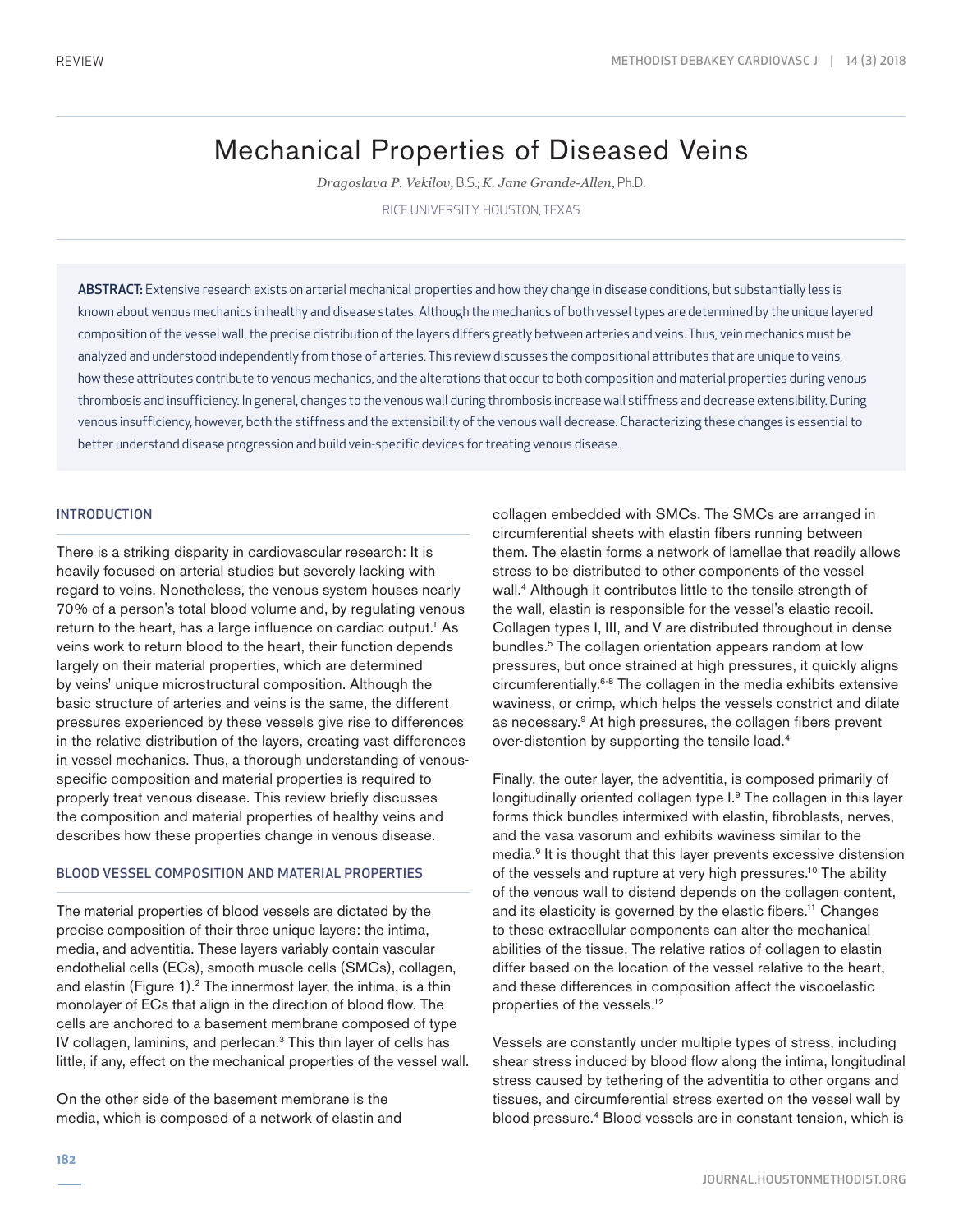

#### *Figure 1.*

The layered composition of the venous wall (intima is oriented to face top) is shown using hematoxylin and eosin (H&E) (top) and Movat pentachrome staining (bottom). The H&E staining shows the circumferentially aligned layers of protein fibers in the media distinct from the longitudinally aligned protein fibers in the adventitia. In the Movat-stained image, smooth muscle cells are stained red, collagen is yellow, elastin is black, and proteoglycans/glycosaminoglycans (PGs/GAGs) are blue. The media has dense smooth muscle cells arranged circumferentially between sheets of collagen and elastin. The thicker adventitia has dense sheets of longitudinally-aligned elastic fibers and collagen. PGs/GAGs are dispersed throughout the layers as well.

evidenced by the 20% to 50% decrease in length and diameter when a vessel is excised from the body.<sup>13</sup> Although ECs have little effect on the mechanical properties of the vessel wall, they are essential in sensing and transducing shear stress from blood flow.14 Shear stress can affect the structure and gene expression of ECs through altered integrin-ECM connections.<sup>15</sup> The SMCs are responsible for contracting the diameter of the vessel, and excited SMCs can cause a 20% to 50% decrease in vessel diameter.16

Blood vessel mechanics are dominated by the behavior of collagen and elastin with contributions from the SMCs. As such, vessels exhibit a nonlinear stress-strain curve with two phases: Elastin fibers are responsible for the extensible behavior at low strains,

and collagen and SMCs are responsible for the inextensible, stiff behavior at high strains.<sup>17</sup> The physiological strain range falls somewhere between the low- and high-strain regions and thus allows an optimal combination of vessel extension and contraction throughout the cardiac cycle.<sup>4</sup> The varying composition of different segments of venous tissue leads to differences in the elastic modulus, and values range greatly between kilopascals and megapascals based on the location of the segment and the transmural pressure of the vein.12 SMC contraction shifts the stress-strain curve to the left, thereby increasing the apparent stiffness of the vessel, whereas SMC relaxation shifts the curve to the right, decreasing apparent stiffness.16

The exact dimensions and properties of each segment of vessel are optimized for the specific set of forces it experiences, thus giving rise to the differences between veins and arteries. Veins have larger diameters and larger lumens than arteries to house approximately two-thirds of the body's blood volume.18 Veins tend to have thinner, less-organized walls since they do not experience the high pressures coming directly from the heart. Pressures in veins and the inferior vena cava are typically steady between 3 mm Hg and 20 mm Hg, whereas pressures in the aorta and arteries fluctuate vastly in response to pressures of the cardiac cycle (typically between 80-130 mm Hg). Veins have a thicker adventitia and thinner media, higher collagen content, and fewer SMCs compared to arteries.<sup>2,19</sup> The thinner walls and lower magnitudes of experienced pressure cause veins to exhibit higher compliance, higher extensibility, and lower elastic modulus compared to arteries.<sup>20</sup> Blood flow in veins is relatively unaffected by the changing pressures of the cardiac cycle, so the flow is steadier and dependent on valves and muscles that work against gravity to return blood to the heart.

Any alterations to the forces experienced by a vein may cause the cells to remodel their extracellular matrix, thereby altering the composition of the vessel and, in turn, changing its mechanical properties. These alterations to mechanical properties can greatly affect the function of the vessels and may ultimately lead to disease or even heart failure.<sup>4</sup>

## VENOUS DISEASES

Venous diseases generally fall into one of two categories: (1) venous thrombosis, or blood clot, and (2) venous insufficiency, or inadequate blood return to the heart.<sup>21</sup> A summary of pathological changes to mechanical properties during the two disease types is given in Table 1.

# *Mechanics of Venous Thrombosis*

Within the category of thrombotic disease, patients may present with superficial thrombophlebitis or deep vein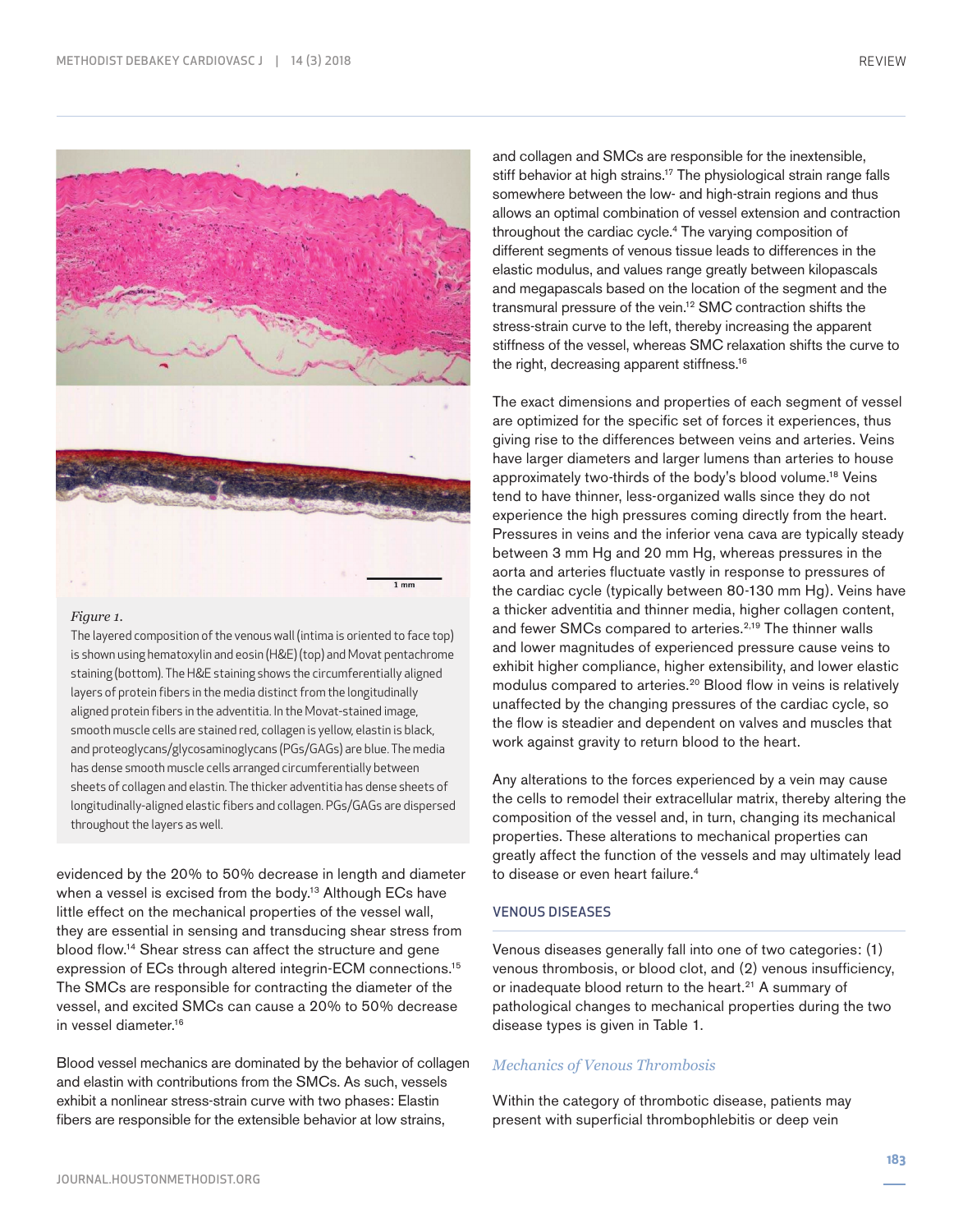|                                        | <b>HEALTHY</b>                                           | <b>THROMBOSIS</b>              | <b>INSUFFICIENCY</b>                            |
|----------------------------------------|----------------------------------------------------------|--------------------------------|-------------------------------------------------|
| Pathology                              | ٠                                                        | Nonphysiological<br>blood clot | Obstruction of blood<br>flow, dilation of veins |
| <b>Blood pressure</b>                  | $3-20$ mm Hg                                             | Increased                      | Increased                                       |
| Elastin modulus of<br>venous wall      | kPa-MPa based on<br>the location and<br>pressure of vein | Increased                      | <b>Decreased</b>                                |
| <b>Extensibility of</b><br>venous wall | 20-40%                                                   | <b>Decreased</b>               | <b>Decreased</b>                                |
| <b>Thickness of</b><br>venous wall     | 300-700 µm                                               | Increased                      | Increased                                       |
| $-11$                                  |                                                          |                                |                                                 |

*Table 1.* 

Summary of pathological changes during venous disease. kPa: kilopascals; MPa: megapascals

thrombosis (DVT). Thrombosis involves the creation of a nonphysiological blood clot, or thrombus, of abnormal extent or in an intact vessel. Superficial thrombophlebitis is a blood clot in the superficial veins that is accompanied by inflammation.21 DVT occurs specifically in the deep veins of the legs and may be difficult to detect due to a low (50%) occurrence of symptoms in patients.<sup>21</sup> It has an incidence rate of 0.1% and carries a high risk of pulmonary embolism, which can lead to shortness of breath, heart attack, or even death.<sup>21,22</sup> DVT can block blood flow to the heart through the deep veins, thereby causing formation of collateral veins that return blood with decreased efficiency. Reduced blood flow increases pressure within the vein segments and may cause fluid to leak, leading to swelling of the legs. DVT can also lead to inflammation.21

Venous thrombi typically occur at sites of blood flow stasis and are attached by focal adhesions to the endothelial cells lining the veins.18 Since their attachments may be weak, they can become fragmented or subject to embolism. By the time a thrombus is 2 weeks old, it has usually undergone fibrotic transformation, which makes it difficult to lyse.<sup>23</sup> A thrombus may be incorporated into the vessel wall by ingrowth of endothelial cells, SMCs, and fibroblasts.18 When this happens, channels form around the thrombus to facilitate blood flow through a decreased diameter lumen. Recanalization will continue over time, and the thrombus may eventually be remodeled to a small fibrous mass on the vessel wall.

Computation fluid dynamics (CFD) has shown that the low blood velocity found in the inlets of the portal vein is ideal for thrombus formation, and the velocity of blood flow increases due to a decrease in diameter. This velocity increases proportionally to the size of the thrombus. At the edges of the thrombus, blood flow is obstructed, leading to a low-velocity region that further promotes thrombosis. In addition, as thrombus size increases, blockage of the vessel can cause the shear stress on the venous wall to increase up to five times higher than that without thrombus. In the CFD model, the increase in shear stress affects a larger area on the vessel wall opposite the

thrombus than it does on the wall with the thrombus. Increased shear stress can damage the endothelial cells of the intima and elicit vessel remodeling, thereby altering the material properties of the vessel wall.<sup>24</sup>

The processes of thrombus formation and resolution impact the composition and material properties of the venous wall. Thrombus formation has been found to change the mechanical behavior of the glycosaminoglycans (GAGs) and proteoglycans (PGs) and increase the stiffness of the collagen and elastin fibers; ultimately, this increases the stiffness of the venous wall and reduces the vessel's distention ability in response to pressure changes. It is theorized that these changes result from alterations to the interaction between the GAGs/ PGs and the structural fibers or changes to the extent of cross-linking between fibers.<sup>25</sup>

Thrombus resolution also affects the material properties of veins. A clinical study showed that regardless of whether or not DVT is resolved, the venous wall increases in thickness 1.5- to 1.8-fold after 6 months compared to healthy controls, and patients who had thrombus resolution had 1.4-fold thicker vein walls that those whose thrombus did not resolve. This thickening suggests that the cells of the vein remodel in response to thrombosis and continue this response even when the thrombus resolves, indicating that the changes in composition and material properties may be enduring.<sup>26</sup>

Increased matrix metalloproteinase-9 (MMP-9) has been implicated in changing the material properties of veins during DVT, and several studies have shown that thrombus resolution further increases its expression.26-28 MMP-9, a matrix remodeling protein known for its ability to lyse both elastin and collagen, plays a role in thrombus resolution but is also responsible for degrading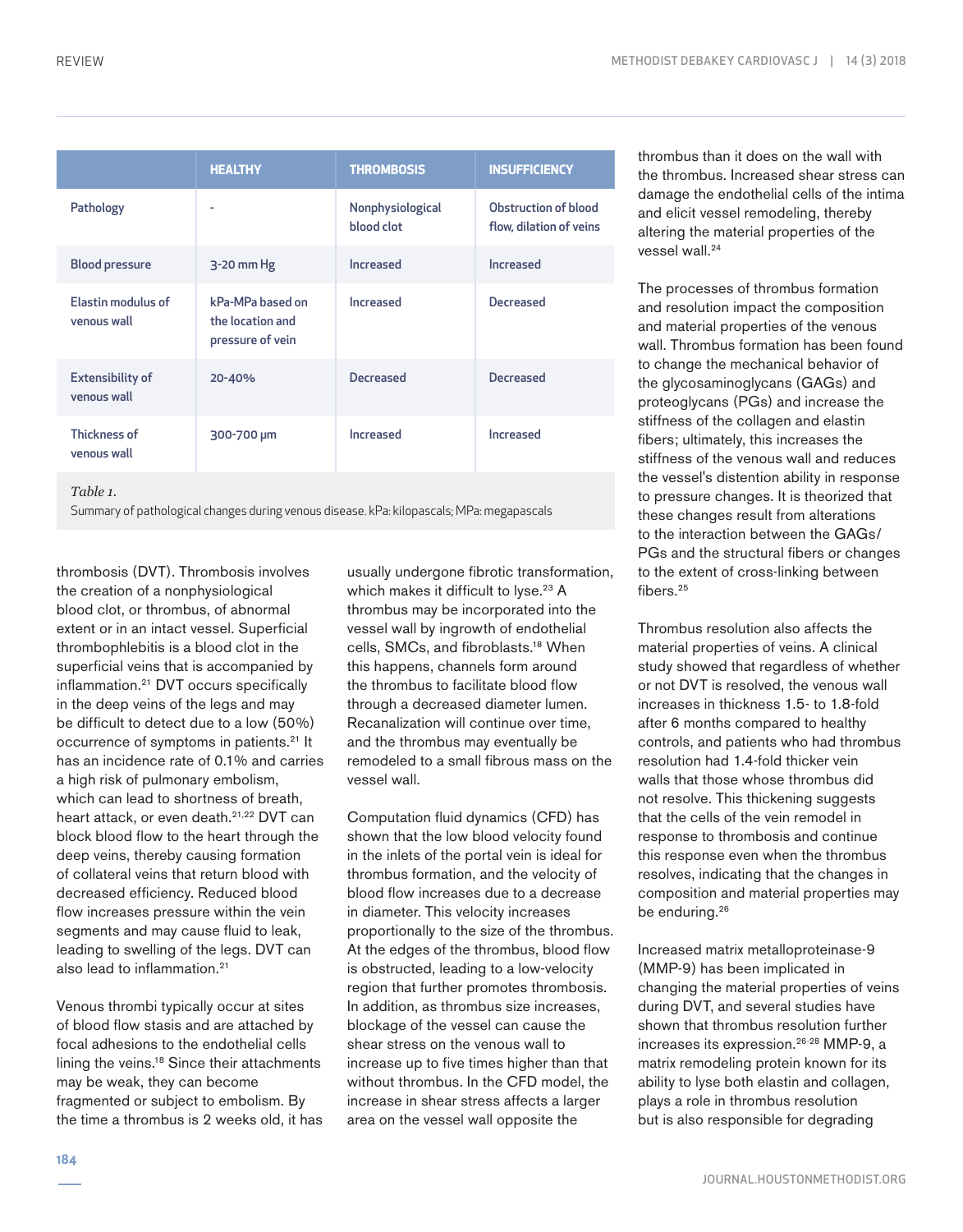the extracellular matrix and basement membrane of the venous wall adjacent to the thrombus, leading to fibrosis. The result is decreased wall compliance due to increased stiffness of collagen and elastin in both longitudinal and circumferential axes.27

## *Mechanics of Venous Insufficiency*

Venous disease also presents in the form of chronic venous insufficiency and varicose veins. Chronic venous insufficiency is generally found in the deep veins and can be caused by obstruction of blood flow from the limbs or by leaky venous valves, which leads to backflow of blood.<sup>21</sup> This disease is evidenced by swelling and pain in the legs and dark, coarse skin. Insufficiency of the superficial veins, on the other hand, is more commonly referred to as varicose veins. A structural abnormality in the vein, such as dilation, can lead to damaged valves, backflow of blood, and blood pooling, thereby increasing venous pressure. These changes can ultimately lead to skin ulcers or blood clots. Varicose veins appear more often in women, and their prevalence increases with age.<sup>11</sup>

Varicose veins often become dilated due to venous valve malfunction, which leads to backflow of blood and an increase of vein pressure. While hemodynamics are an important contributor to disease progression, changes to the composition of the vein wall are extensive and affect the material properties of the tissue. Venous insufficiency can alter the structural components of the venous wall, but it is often the case that diseased regions of vein appear in patches, alternating between healthy regions. The vein wall has been measured to be thicker in varicose veins compared to controls.29

In addition, the layered extracellular matrix becomes disorganized in varicose veins. The intima often undergoes thickening

or fibrosis resulting from deposits of collagen beneath the endothelium.<sup>30</sup> The media experiences extensive damage to its organized layers of SMCs, which show an irregular morphology, with disordered collagen and elastic fiber interspersed throughout.<sup>31</sup> The adventitia also has an increase in collagen and irregular SMCs that proliferate and migrate at greater rates than cells in controls.32 Throughout the venous wall, varicose veins have reduced deposits of collagen type III, which are replaced by pathological collagen type I.<sup>11</sup> The venous wall also has markedly decreased elastin, and the elastic fibers that do remain become fragmented and disorganized.<sup>33</sup>

Studies assessing the role of matrix remodeling enzymes such as MMPs and tissue inhibitors of matrix metalloproteinases (TIMPs) have produced conflicting results, with some studies showing increases in the expression of these enzymes and others showing no significant changes. A reason for the inconsistencies may lie in the ratio between MMPs and TIMPs; one study showed that varicose veins had an increased TIMP/MMP ratio compared to healthy veins, which allowed matrix proteins to accumulate within the venous wall.<sup>34</sup> Another study indicated that increased vein pressure and tension in varicose veins lead to increased MMP expression, which then reduces the ability of the veins to contract, leading to vein dilation.<sup>35</sup> Although this interpretation is consistent with changes seen in the disease, further studies need to be done to corroborate the role of matrix remodeling enzymes in this process.

The changes to the composition of the venous wall in varicose veins necessarily affect the vein's material properties. For instance, the shift to collagen I from collagen III leads to decreased extensibility.<sup>11</sup> In addition, the elastic modulus of veins in patients with varicose veins is decreased compared to that of healthy control veins.<sup>36</sup> Reduced levels

of elastin also lead to reduced elastic recoil and dilation, which can hinder the vein from pumping blood back to the heart and thereby lead to venous pooling.29,33 Histological analysis has also found that reduced communication between endothelial cells may contribute to decreased vasocontractility within varicose veins.<sup>37</sup>

#### **CONCLUSION**

Venous disease continues to be understudied despite its widespread prevalence. In order to best understand and treat venous thrombosis and insufficiency, it is important to elucidate how the composition and material properties of the tissue change throughout disease progression. While current studies give us some insight into material alterations during venous disease and how they affect venous function, further studies are needed to fully characterize the cellular and tissue processes involved in these changes.

# KEY POINTS

- Venous mechanics are dependent on the unique layered tissue composition, which differs from that of arteries.
- Venous thrombosis increases the stiffness and decreases the extensibility of the venous wall.
- Venous insufficiency decreases the stiffness and the extensibility of the venous wall.

#### *Conflict of Interest Disclosure:*

The authors have completed and submitted the *Methodist DeBakey Cardiovascular Journal* Conflict of Interest Statement and none were reported.

#### *Keywords:*

vein, mechanical properties, venous thrombosis, venous insufficiency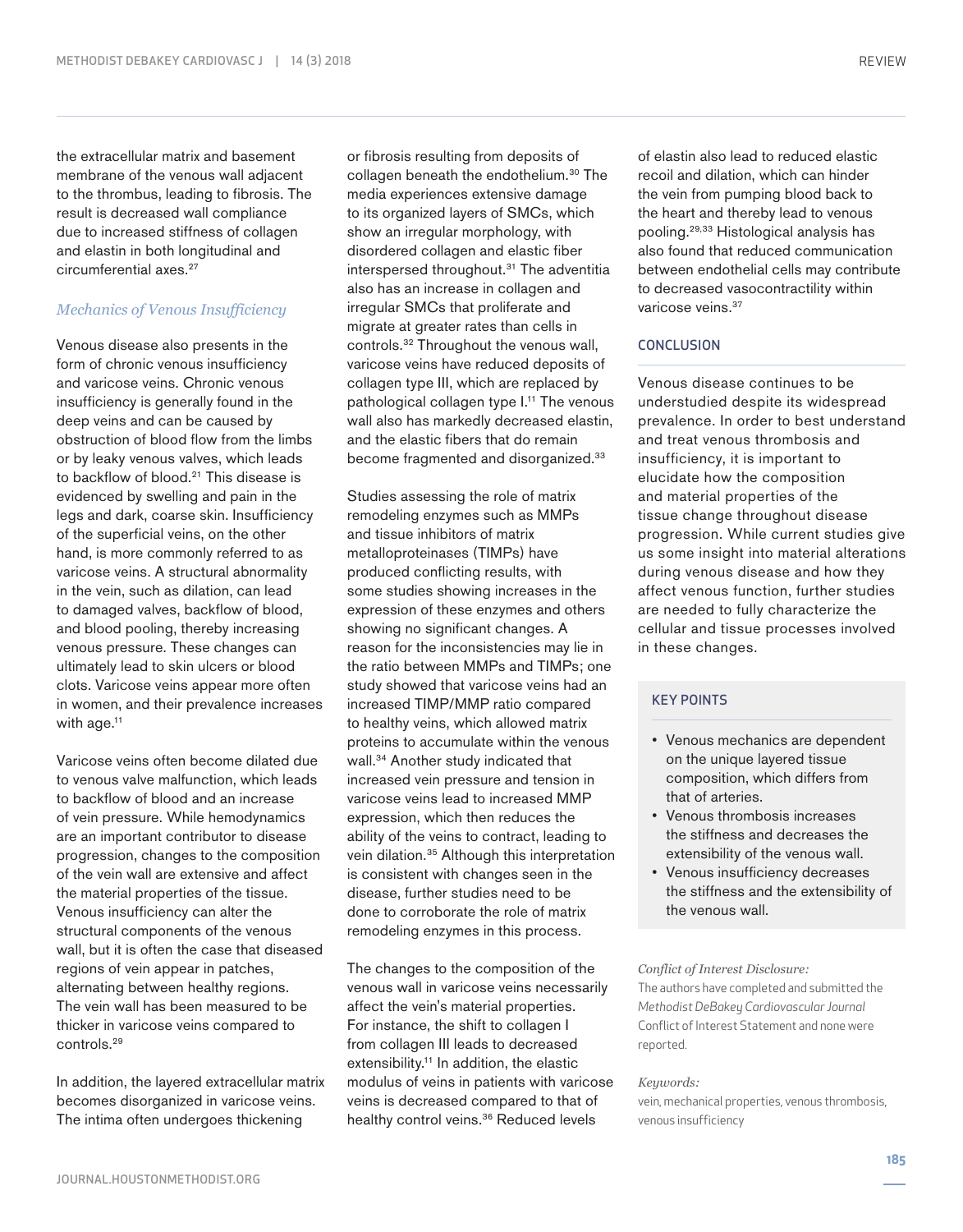#### **REFERENCES**

- 1. Saphirstein RJ, Gao YZ, Lin QQ, Morgan KG. Cortical actin regulation modulates vascular contractility and compliance in veins. J Physiol. 2015 Sep 1;593(17):3929-41.
- 2. Boron WF, Boulpaep EL. Medical physiology: a cellular and molecular approach. 2nd ed. Philadelphia, PA: Saunders/Elsevier; 2009.
- 3. Jacob MP. Extracellular matrix remodeling and matrix metalloproteinases in the vascular wall during aging and in pathological conditions. Biomed Pharmacother. 2003 Jul-Aug;57(5-6):195-202.
- 4. Wagenseil JE, Mecham RP. Vascular extracellular matrix and arterial mechanics. Physiol Rev. 2009 Jul;89(3):957-89.
- 5. Clark JM, Glagov S. Transmural organization of the arterial media. The lamellar unit revisited. Arteriosclerosis. 1985 Jan-Feb;5(1):19-34.
- 6. Dobrin PB. Mechanical properties of arterises. Physiol Rev. 1978 Apr;58(2):397-460.
- 7. Roach MR, Burton AC. The reason for the shape of the distensibility curves of arteries. Can J Biochem Physiol. 1957 Aug;35(8):681-90.
- 8. Wolinsky H, Glagov S. Structural Basis for the Static Mechanical Properties of the Aortic Media. Circ Res. 1964 May;14:400-13.
- 9. Vesely J, Horny L, Chlup H, Zitny R. Collagen Orientation and Waviness within the Vein Wall. Comput Plast Xi Fundam Appl. 2011 Jan;720-8.
- 10. Saitta-Rezakhaniha R. Biomechanics of Vascular Wall: the Role of Structural Organization of Elastin and Collagen. Jan 2010.
- 11. Naoum JJ, Hunter GC, Woodside KJ, Chen C. Current advances in the pathogenesis of varicose veins. J Surg Res. 2007 Aug;141(2):311-6.
- 12. Minten J, Verheyen A, Cornelissen F, Rombauts W, Dequeker J, De Geest H. Correlation between mechanical properties and wall

composition of the canine superior vena cava. Arch Int Physiol Biochim. 1986 Dec;94(5):349- 62.

- 13. Patel DJ, Janicki JS, Carew TE. Static anisotropic elastic properties of the aorta in living dogs. Circ Res. 1969 Dec;25(6):765-79.
- 14. Davies PF. Flow-mediated endothelial mechanotransduction. Physiol Rev. 1995 Jul;75(3):519-60.
- 15. Jalali S, del Pozo MA, Chen K, et al. Integrinmediated mechanotransduction requires its dynamic interaction with specific extracellular matrix (ECM) ligands. Proc Natl Acad Sci U S A. 2001 Jan 30;98(3):1042-6.
- 16. Dobrin PB, Rovick AA. Influence of vascular smooth muscle on contractile mechanics and elasticity of arteries. Am J Physiol. 1969 Dec;217(6):1644-51.
- 17. Silver FH, Snowhill PB, Foran DJ. Mechanical behavior of vessel wall: a comparative study of aorta, vena cava, and carotid artery. Ann Biomed Eng. 2003 Jul-Aug;31(7):793-803.
- 18. Kumar V, Abbas A, Fausto N, Aster JC. Robbins and Cotran Pathologic Basis of Disease. 8th edition. Philadelphia, PA; 2010. 1464 p.
- 19. Marieb EN. Human Anatomy & Physiology. 7th edition. San Francisco: Pearson Benjamin Cummings; 2007.
- 20. Sokolis DP. Passive mechanical properties and constitutive modeling of blood vessels in relation to microstructure. Med Biol Eng Comput. 2008 Dec;46(12):1187-99.
- 21. Beckman JA. Cardiology patient page. Diseases of the veins. Circulation. 2002 Oct 22;106(17):2170-2.
- 22. Anderson FA Jr, Wheeler HB, Goldberg RJ, et al. A population-based perspective of the hospital incidence and case-fatality rates of deep vein thrombosis and pulmonary embolism. The Worcester DVT Study. Arch Intern Med. 1991 May;151(5):933-8.
- 23. Kahn SR. The post-thrombotic syndrome: the forgotten morbidity of deep venous thrombosis. J Thromb Thrombolysis. 2006 Feb;21(1):41-8.
- 24. Wang X, Li G, Chen B, et al. Numerical Simulation of Hemodynamics in Portal Vein With Thrombosis By Computational Fluid Dynamics. J Mech Med Biol. 2014 Dec;14(6):1440006.
- 25. McGilvray KC, Sarkar R, Nguyen K, Puttlitz CM. A biomechanical analysis of venous tissue in its normal and post-phlebitic conditions. J Biomech. 2010 Nov 16;43(15):2941-7.
- 26. Deatrick KB, Elfline M, Baker N, et al. Postthrombotic vein wall remodeling: preliminary observations. J Vasc Surg. 2011 Jan;53(1):139-46.
- 27. Nguyen KP, McGilvray KC, Puttlitz CM, Mukhopadhyay S, Chabasse C, Sarkar R. Matrix Metalloproteinase 9 (MMP-9) Regulates Vein Wall Biomechanics in Murine Thrombus Resolution. PLoS One. 2015 Sep 25;10(9):e0139145.
- 28. Dewyer NA, Sood V, Lynch EM, et al. Plasmin inhibition increases MMP-9 activity and decreases vein wall stiffness during venous thrombosis resolution. J Surg Res. 2007 Oct;142(2):357-63.
- 29. Jacobs BN, Andraska EA, Obi AT, Wakefield TW. Pathophysiology of varicose veins. J Vasc Surg Venous Lymphat Disord. 2017 May;5(3):460-7.
- 30. Michiels C, Arnould T, Thibaut-Vercruyssen R, Bouaziz N, Janssens D, Remacle J. Perfused human saphenous veins for the study of the origin of varicose veins: role of the endothelium and of hypoxia. Int Angiol. 1997 Jun;16(2):134-41.
- 31. Aunapuu M, Arend A. Histopathological changes and expression of adhesion molecules and laminin in varicose veins. Vasa. 2005 Aug;34(3):170-5.
- 32. Xiao Y, Huang Z, Yin H, Lin Y, Wang S. In vitro differences between smooth muscle cells